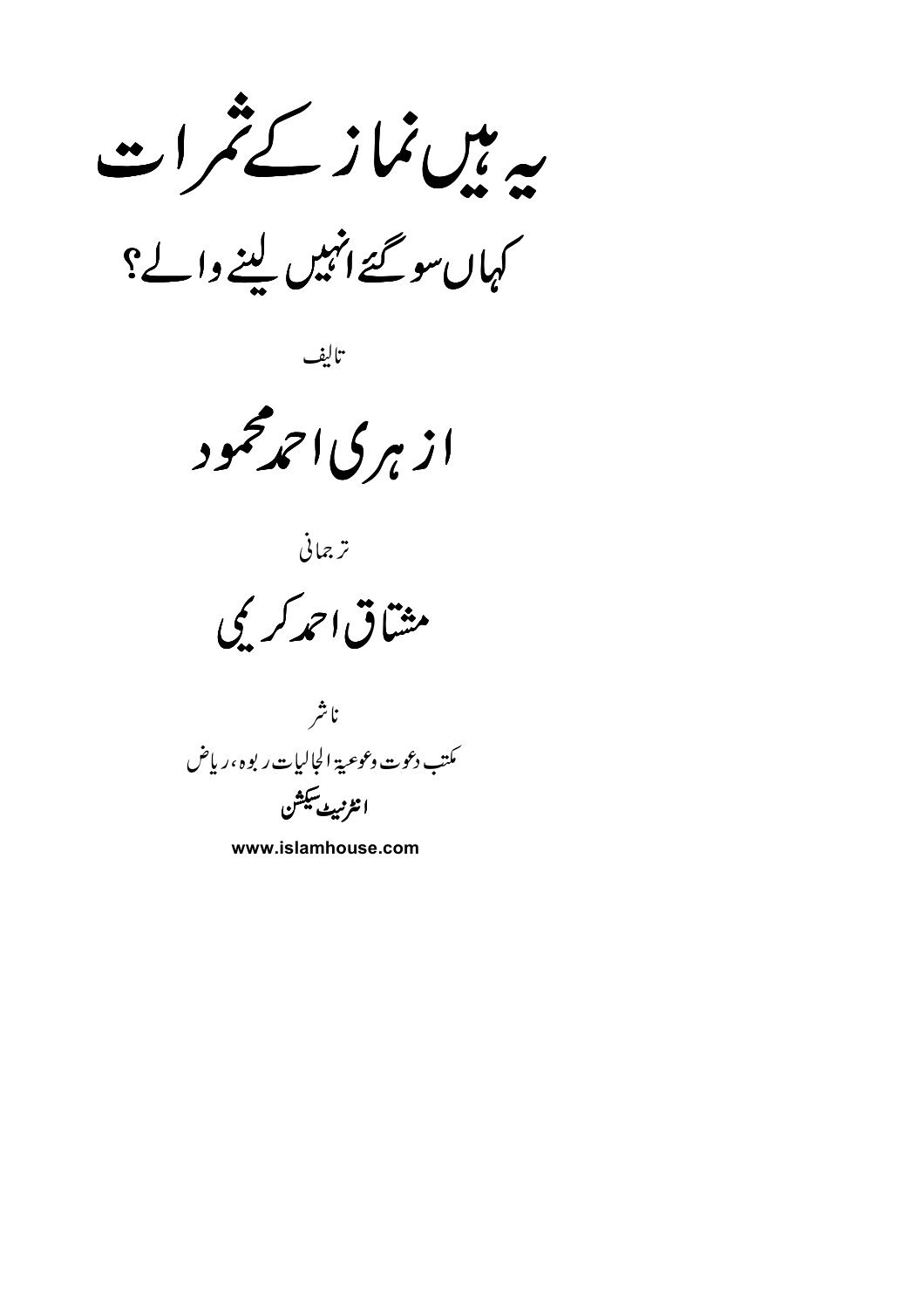بہ ہیںنماز کے ثمرات

کہاں کھو گئے انہیں لینے والے؟

اَلْحَمْدُ لِلَّهِ تَعَالَىٰ الْمُتْفَرِدِ بِالْبَقَاءِ، وَالْمُنَزَّهِ عَنِ الشُّرَكَاءِ،وَالصَّلاَةُ وَالسَّلاَمُ عَلَىٰ النَّبِيِّ زِيْنَةِ الأَتْقِيَاءِ، وَعَلَىٰ آلِهِ وَأَصْحَابِهِ قُذْوَةِ الأَوْلِيَاءِ، وَبَعْدُ:

ہرفتم کی تعریف اس اللہ کے لئے سز اوار ہےجس کی ذات گرا می تنہا بقا کے ساتھ منفر داور شرکاء سے پاک ہے۔اور درود وسلام نازل ہو نبی کریم کی اس ذات اقدس پر جو متفتیوں کے لئے زینت ہیں ۔اورآ پے ایلاَ کے آ ل واصحاب پر جواولیاءکرام کے مقتداو پیشوا ہیں ۔امابعد : میرے پیارےمسلمان بھائی! نماز وہ بلندترین عبادت ہےجس سے وہ مومن قلوب الفت ومحبت رکھتے ہیں جواس کے عظیم قد رو قیمت سے واقف ہیں ۔

بیروہ ملا قات ہے جولذ ت عبدت سے شاد کام ہوتی رہتی ہے۔اورہم برابرمحاسبہ کی چوکھٹ پرکھڑے ہیں۔ بی<sup>مصلی</sup>وں کی جماعت ہے جواس پا کیز ہ ندا کوین کرکہ' بچ**ے گھلے' الصَّلاَقِ،** حَيَّ عَلَيْهِ الْفَلاَحِ '' (نماز کے لئے آ ؤ ،کامیابی یانے کے لئے آ ؤ ) تو ہروہ دل اس پر لبک کہتا ہے جو اس ندا کےفضل وشرف سے واقفیت رکھتا ہے ۔ چنانچہ لوگ ان یا کیز ہ گھر وں ، کا ئنات کی بہترین جگہ میںتشریف لاتے ہیںاور ان کے اجسام وقلوب اللہ کا تقرب حاصل کرتے ہوئے اس کے ذکر ومناجات اورتو حید کے ساتھ سرایا توجہ رہتے ہیں۔ انواع واقسام کی لذتوں سےمصلی شاد کام ہوتا ہے جب وہ اپنے رب کے سامنے کھڑا ہوتا ہے۔

نصر بن محمہ سمرقندی فر ماتے ہیں :''یا درکھو! نماز کی مثال الیں ہے جیسے ایک با دشاہ ہےجس نے شادی کا پر وگرام کیا اور دعوت ولیمہ دی اوراس میں ہرفشم کی لذت کے لئے انواع واقسام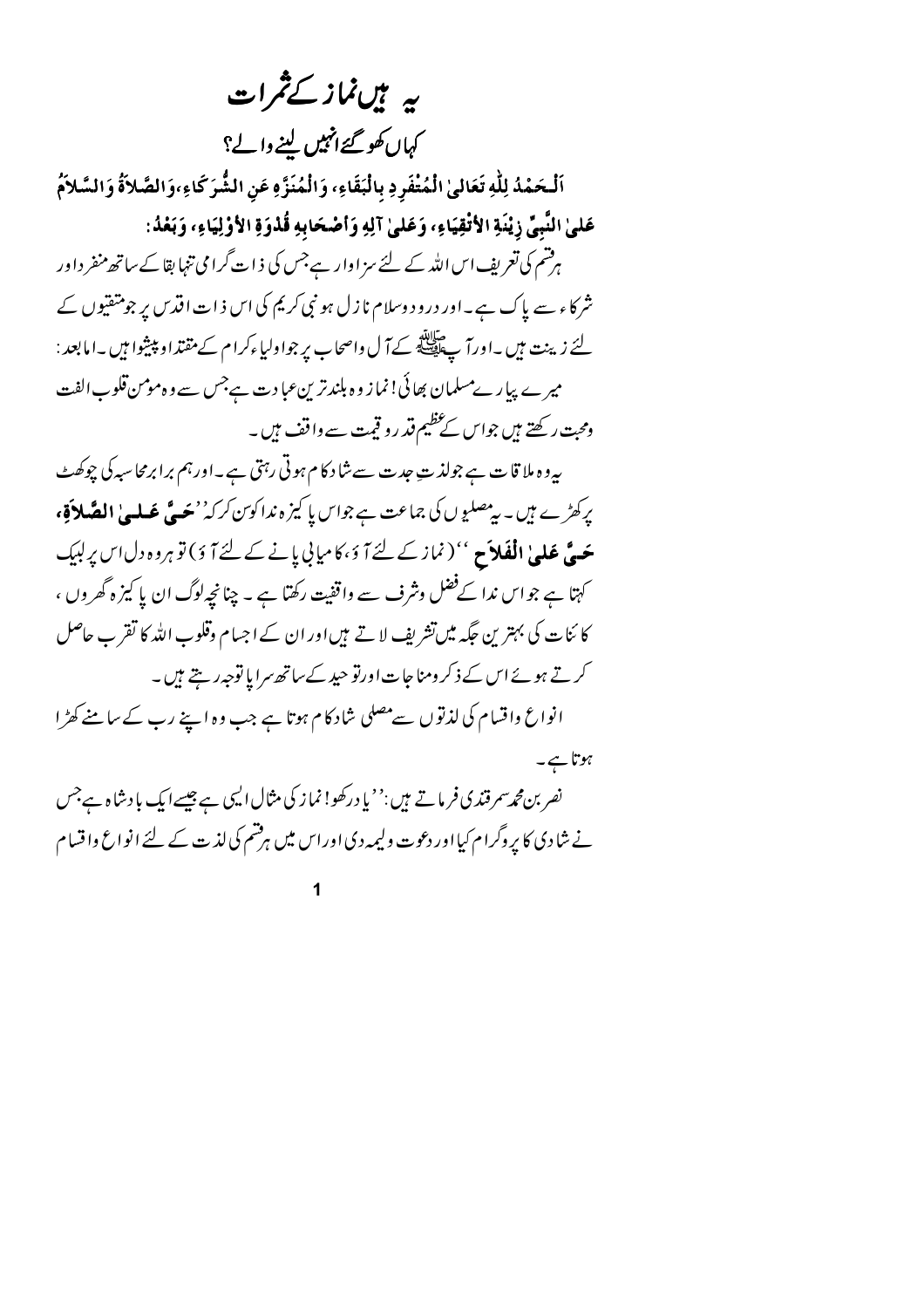کے کھانے اور پینے کے سامان کا انتظام کیا جس کے ہر رنگ وقتم میں الگ الگ لذت ومزہ ہے۔نما ز کی یہی مثال ہے۔ رب نے بندوں کواس کی دعوت دی ہے،اوراس میں مخلف فتیم کےافعال وا ذکا رر کھے ہیںاورا نہی کےساتھ ان کوعبا دت بحالا نے کاحکم دیا ہے تا کہ و ہ ہرفتم کی عبودیت و بندگی سے لذت کا م ہو۔گو پا نما ز کے افعال وحرکا ت کی مثال جیسے مختلف کھانے میں اورا ذ کارود عا کی مثال جیسے پینے کے مشروب''۔

کیکن پیرمصلی حضرات ان لذتوں سےمخطوط ہونے میں آ پس میں متفاوت ہوتے ہیں۔ چنانچہ ان میں سے ہرمصلی اپنے صدق واخلاص اور نماز میں اپنے دھیان وتوجہ کے مطابق حلاوت وحاشني حاصل کرتا ہے۔

میرے پیارےمسلمان بھائی! یقیناً اعمال صالحہ کے بہت سےثمرات دفوا ندہوتے ہیں جن سے ان کو بجالا نے والا بہرہ ور ہوتا ہے۔اور پیثمرات بہتر طور یراس وقت زیادہ خلا ہر ہو تے میں جب عمل صالح کرنے والا اپنے عمل میں اخلاص کا پیکر ہو۔اورنما زاعمال صالحہ میں ایک مہتم پالشان عمل ہے، بلکہ یوں کہیئے کہ رب کی تو حید کے بعد سب سےانثرف وافضل عمل ہے ۔ لیکن اے میر ےمسلمان بھائی! کیا آ پ نے بھی اپنےنفس سے دریافت کیا ہے کہ وہ کون سے پھِل ہیں جو میں اپنی نما ز میں چپتا ہوں؟ اور بھی نفس سے بیر یو چھاہے کہ میں ان ثمرات کے مقابلہ میں کہاں کھڑ ا ہوں؟ بہت ممکن ہے کہ ایک مسلمان بہت زیاد ہ نمازیڑ ھنے والا ہو،لیکن وہ نماز کے ثمرات سے كوئي فائد ونه اٹھا سكر! عبدالله بن مسعود رضي الله عنه کے سامنے ذکر کیا گیا کہ'' فلا ن څخص بڑ ی کمپی نما زیں بڑ ھتا ہے۔آ پ نے فر مایا: نما زصرف اسی کونفع پہنچاتی ہے جواس کی اطاعت وفر مانبر داری کرتا ہے،

 $\overline{2}$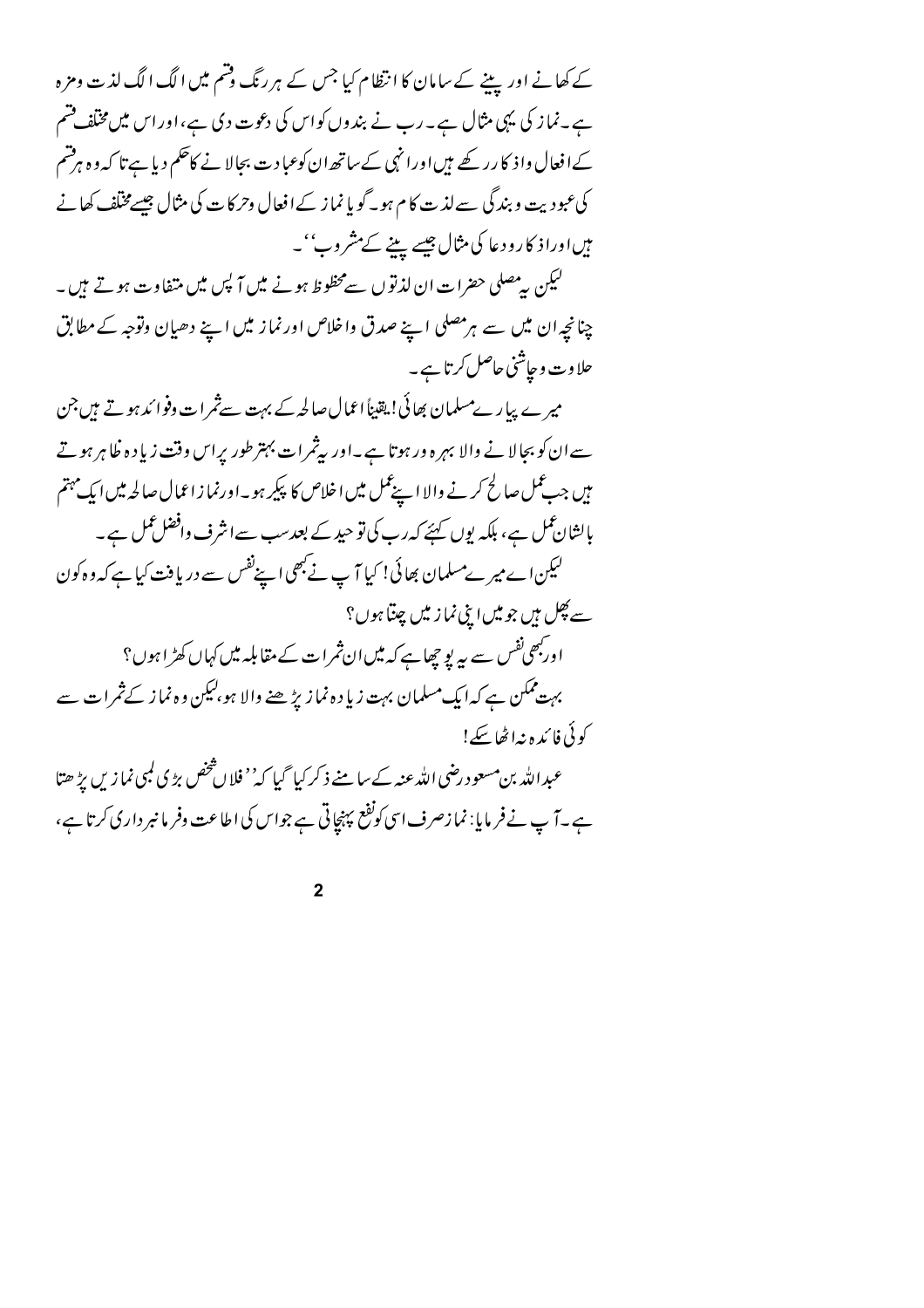كِبْراً بِ نِي بِياً بِتِ تِلادِتِ كِي: ﴿إِنَّ السِعَّىلاَسَةَ قَسِنْهِمِسِي عَسِنِ الْسِفَسِعْنَفِساءِ وَ**الْمُنْكَرِ ﴾ (**العنكبوت: ۴۵ )''يقيناً نما زيبےحيائى اور برائى سے روك<sup>ت</sup>ى ہے''۔ حسن بصری رحمہ اللہ نے فر مایا:''اےابن آ دم! بے شک نما ز بے حیائی اور برائی سے روکتی ہے،اگرتمہاری نما زنتمہیں بےحیائی اور برائی سےنہیں روکتی ،تو اس کا مطلب ہے کہ تم نماز ہی نہیں بڑھتے''۔ پیار ےمسلمان بھائی!اس میں اس بات کی طرف واضح اشار ہ ہے کہ ایک مسلمان اپنی

نماز کی کھیتی سے پھل وثمرات کیسے کا ٹے ؟

کتنے لوگ ایسے ہیں اور کتنے ہیں ایسے جونماز کے یہ کیے ہوئے پھل چننے سے محروم میں ۔ جب کہ وہ مصلیوں میں سے ہیں، بلکہ کثر ت سےنماز بڑھنے والوں میں سے ہیں ۔اب ہم ذیل میں نماز کے بعض ثمرات وفوا ئد آ پ کے لئے پیش کرر ہے ہیں اوراس کے بہت قریبی ونز دیکی پھِل کی طرف اشار ہ کررہے ہیں ......لہذ ا آ پ اپنےنفس کا محاسبہ ﷺ کہ کیا آ پ ان سچلوں کوتو ڑنے والوں میں شامل ہیں؟

ے۔<br>پی **نماز راحت وسکون ہے**: میر ےمسلمان بھائی! یا د رکھیں نماز د لی راحت وسکون کا عنوان اور ریانی بخششوں کی خوشبو ہے ۔ا قامتِ نماز میں دلوں کی سعادت و بےنظیر راحت ہے۔اب آپ کو پہراحت حاصل ہے؟ آپ خود کوٹٹول سکتے ہیں! کیا آپ نماز پڑھتے ہوئے بەرا حت وسکون محسوس کرتے ہیں؟ ہمارےسلف صالحین پہ راحت وسکون محسوس کرتے تھے اور جب وہ نماز میں مشغول

ہوجاتے تھےتوا پنے دن کے کیف دسر در سے سرشار ہوجاتے تھے۔ آ پئے اپنےنفس کا محاسبہ ﷺ ! آ پ اپنے حال کوخو د بہتر جانتے ہیں ،اپنےنفس کی پہلو دَ ں

 $\mathbf{3}$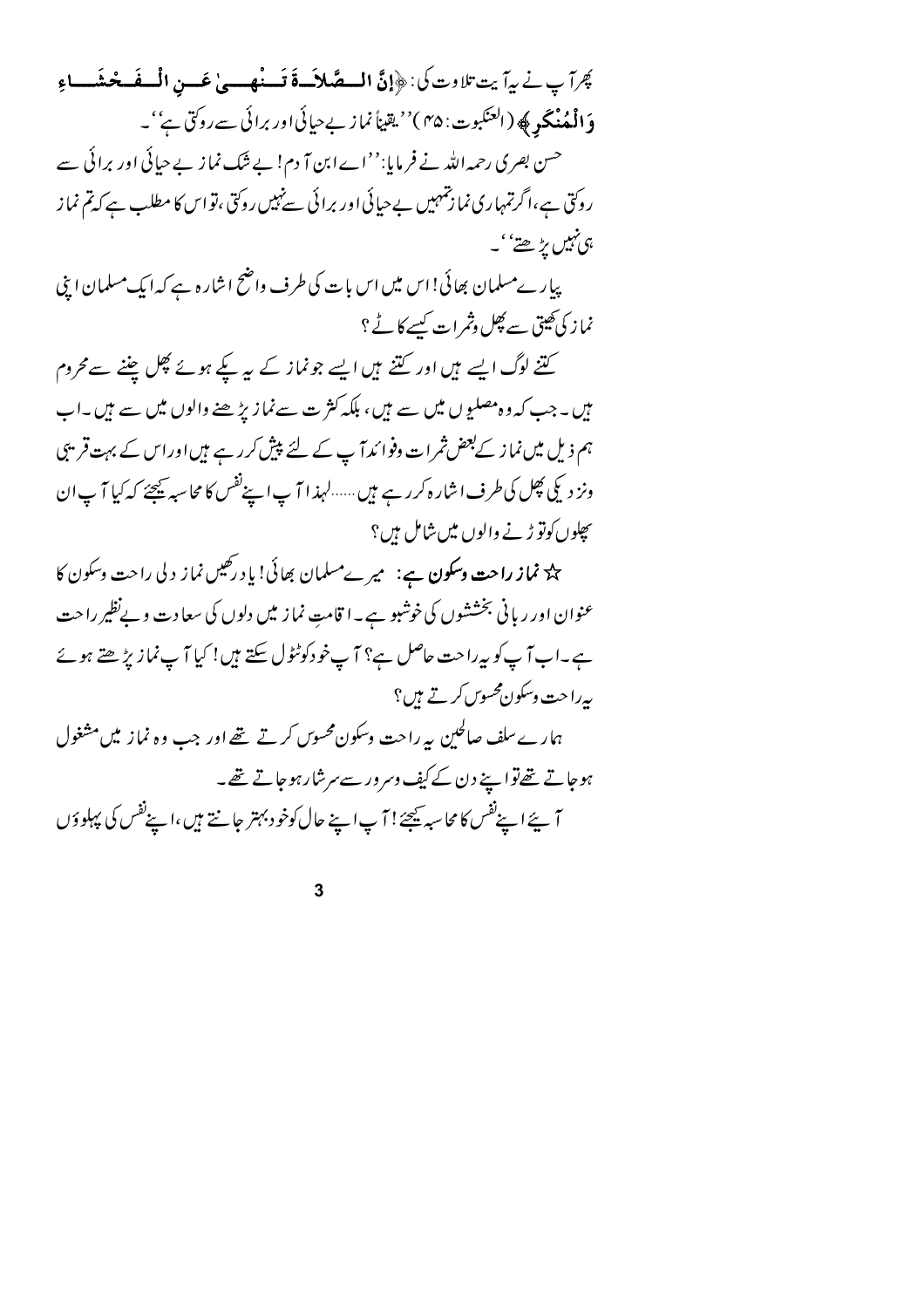میں اسے تلاش کیجئے ،کیا آ پ<sup>کہ</sup>یں اس میں پیٹمر ہ<sup>و</sup>سوں کرتے ہیں؟ نما زیوں میں بہت سارےا پسے ہیں جونما زیڑھتے ہیں گرکوئی اپنےنفس میں اس اثر کونہیں ٹٹولتااوراسطرح اس کی نماز زندگی کےاز دحام میں ضائع ہوجاتی ہے۔

عبد الله بن محمد بن الحنفيه سے مروی ہے انہوں نے کہا: میں اور میرے والد اپنے ایک انصاری خسر کی عیادت کے لئے گئے ،نماز کا وقت آ پہنچا،نوانہوں نے اپنے بعض گھر والوں سے کہا: اےلڑ کی! وضوکا پانی لا وَ تا کہ میں نما زیڑھوں اور راحت بٹو روں پے بداللہ نے کہا: ہم نے ان کی اس بات پرنکیر کی ،تو انہوں نے کہا:'' میں نے رسول اللّٰہﷺ سے بیرفر ماتے سا ہے کہ ﴿ فَسِمْ يَسا بِلاَلُ فَسأدِ حْيَسا بِسالِقَيْلاَوْ﴾ ''اے بلال!اٹھواور ہمیں نماز سے راحت وآ رام

پہنچاؤ''۔(اسےامام ابوداؤ دنے روایت کیا ہے، ضج ابواداؤ دحدیث نمبر : ۴۹۸۶)۔ اور بہ سعید بن المسیب رحمہ اللہ ہیں ،ایک مرتبہان کو آ گھ آ نے کی شکایت ہوگئی ،لوگوں نے ان سے کہا: اگر آ ب عقیق نامی جگہ جاتے اور وہاں کی سرسبز وشاداب کھیتی و ہر پالی دیکھتے تو آ پ اس سے اس میں کچھ کمی اور ہلکا پن محسوس کرتے ، یہ بن کرسعید رحمہ اللہ نے فر مایا:'' بھر میں عشاءوضح کی نماز میں کسے حاضری دوں؟''۔

یہ تھے ہمارےسلف صالحین کےاوائل لوگ (اللہ ان سے راضی ہو ) کہ نما ز ان کے پہاں بڑی فیمتی غنیمت تھی ، وہ اس کے شکارکر نے میں کو تا ہی نہیں بر تنتے تھے۔انہوں نے نما زکوا ہے قلوب میں بسا کر زندگی بسر کی ،لہذ اان کےنفس شاداں وفرحاں تھےاوران کے قلوب سکون واطمینان کی د ولت سے مالا مال تھے۔

چک<sup>ے</sup> **نمازا یک نور ہے**: نماز کا نورا نوار میں کیا ہی مکرم نور ہے! یہ ایسا نور ہے جود نیوی ہرنور سے جدا ہے! بلکہ بیرتوا پیا نو رہے جوملکوت قد سیہ سےا پنی روشنی حاصل کرتا ہے تا کہ صاحب نو ر

 $\overline{\mathbf{4}}$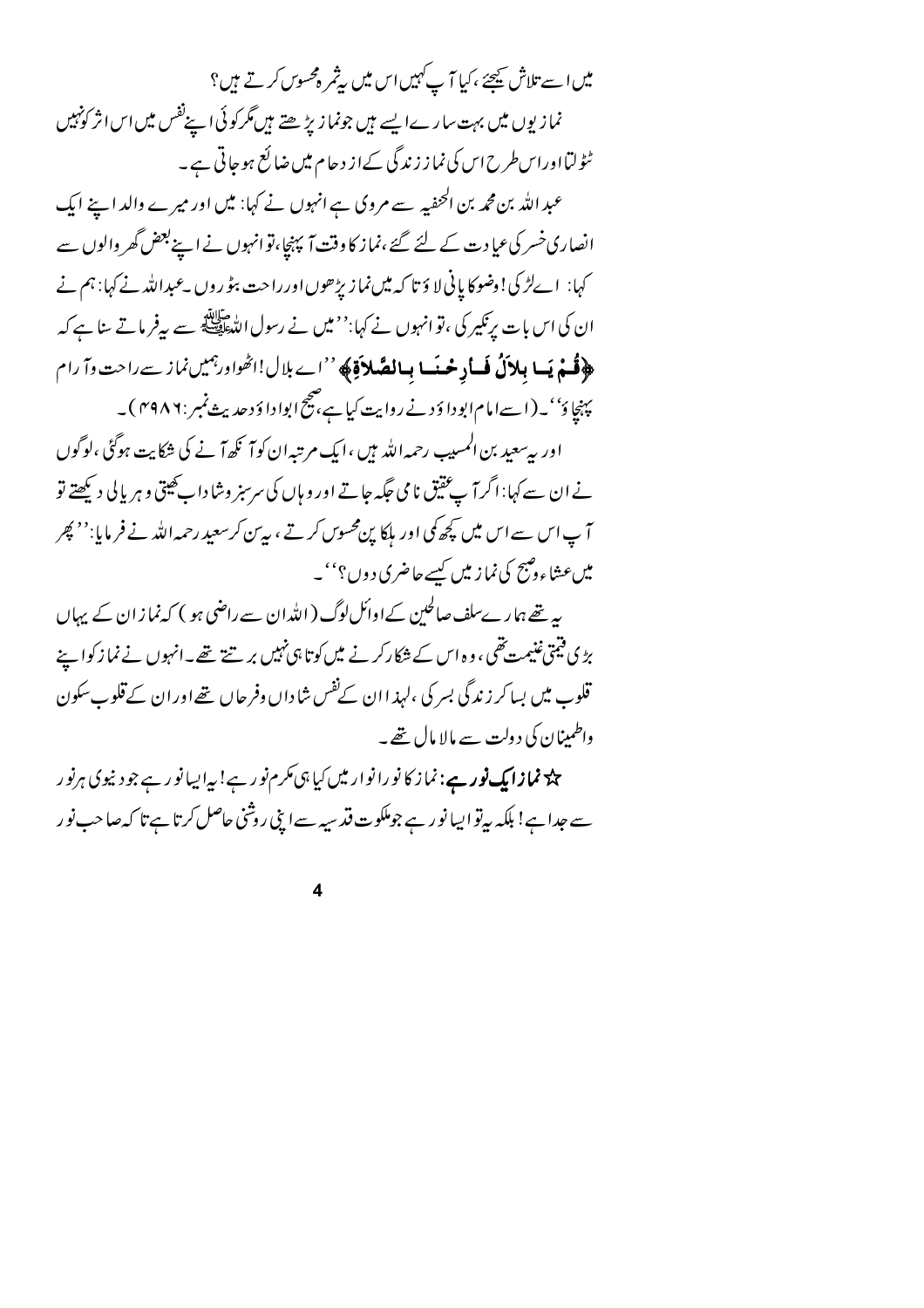کو یا کیز ہ راستہ کی رہنمائی کرے جواللہ تعالیٰ کی طاعت و بندگی ہے ۔ ابو ما لك اشعرى رضي الله عنه كي حديث **مي**ں آيا ہے كہ رسول اللهﷺ نے ارشاد فر مايا: ﴿…… وَ**الصَّلاَةُ نُوْدٌ**……﴾ ''اورنمازنور ہے''۔(اسےامام سلم نے روایت کیا ہے )۔ اےمسلمان بھائی ! آ پ اس نور کے مقابلہ میں کہاں کھڑے ہیں؟ کیا آ پ خود کوان لوگوں میں دیکھتے ہیں جوا پنی نما ز وں کےنو ر سے روشنی لیتے ہیں ، یا ان لوگوں میں جن کی نما ز

نو روروشی ېې نېيں دېتى ؟

اگرآ پ اس د نیامیں بی<sup>معلوم</sup> کرنا ج<u>ا ہت</u>ے ہیں کہ<sup>ن</sup>ما ز کا نو رکیا ہوتا ہے؟ تو اس کی علامت ہیر ہے کہ اس سے اللہ تعالیٰ کی طاعت وخوشنودی کی توفیق ملتی ہے اور گناہ ومعاصی سے بغض ونفرت پیدا ہوتی ہے۔ بیرتو ابتدائی نور ہےاور قیامت کا دن ہوگا تو بیرنو رمزید بڑی شکل اختیار کر جائے گا جوصاحب نور کے لئےمحشر کی تاریکیوں میں روشنی دیتا رہے گا پہائنک کہ وہ جنت میں داخل ہوجائے۔

حک<sup>ہ</sup> **نمازغفلت کا علاج ہے**:غفلت ایک خطرناک مرض ہے جو بہت سارےلوگوں کواپنی لپیٹ میں لے چکا ہے، یہاننگ کہ وہ گناہ ومعاصی میں گرفتار ہوچکے ہیں بلکہ یوں کہئے کہ گناہوں میںغرق ہو گئے ہیں ۔اور وہ انجام وعوا قب سے بےخبر ہیں ۔

چنانچےغفلت قلب پر شدیدقشم کا تالا ہے،لہذ ا غافل شخص کے قلب پر بہت ساری خیرنہیں پنچ پاتی ۔اور سچی نما زغفلت کے لئے نفع بخش مؤ ثر دوااورقلب کے لئےمیل کچیل ونجاست سےطہارت و پا کیز گی کا سبب ہے۔ارشادر بانی ہے: ﴿ وَافْرَنَّکَ وَ دَبَّکَ فِسْیْ نَفْسِیکَ تَـضَـرُّعـاً وَخِيفَةً وَدُوْنَ الْـجَهْـرِ مِـنَ الْـقَوْلِ بِالْغُدُوِّ وَالآصَالِ وَلاَ تَكُنْ مِنَ **الْغَافِلِيْنَ ﴾ (**الاعراف: ۲۰۵)''اوراۓ *څض*اپنے رب کی پاد کیا کراپنے دل میں عاجز ی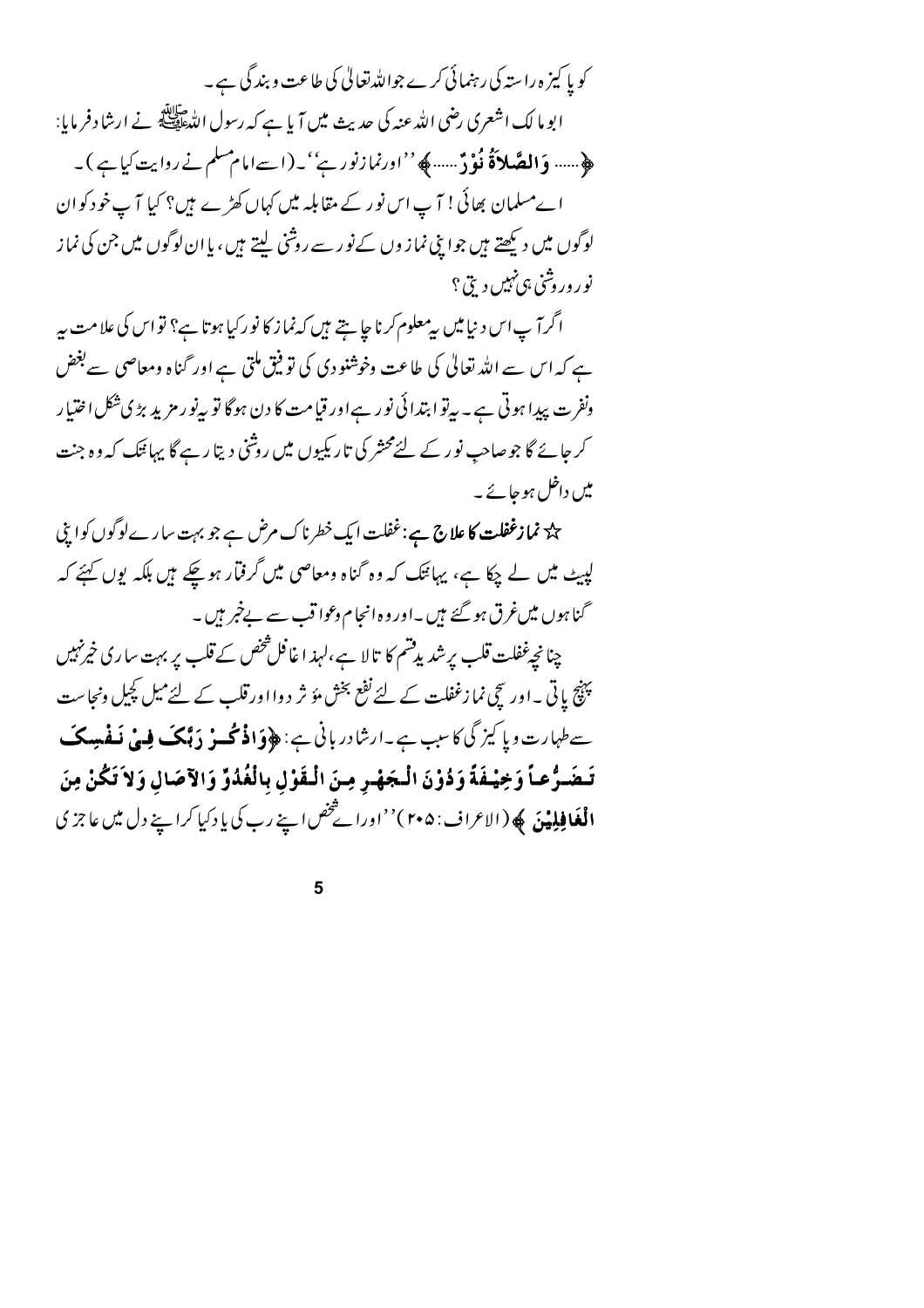کے ساتھ اورخوف کے ساتھ اور ز ور کی آ واز کی نسبت کم آ واز کے ساتھ صبح اور شام اور اہل غفلت میں سےمت ہونا''۔

امام محام<sub>ل</sub>رحمہ اللہ نے اس آیت کی تفسیر میں فرمایا: ( **بسالمعدو** ) یعنی آخر فجر ، صبح کی نما ز ، اور (**الآصال** )ل<sup>ی</sup>نیٰ آ خرشام،عصر کی نماز ۔

رسول اكرم الله في السنادفر مايا: ﴿ مَسِنْ حَسافَكَ عَسلسىٰ هٰذِ لاَءِ الْمِصْلَوَاتِ الْـمَـكْتُـوْبَـاتِ لَـمْ يُـكْتَـبْ مِنَ الْغَافِلِيْنَ، وَمَنْ قَرَأَ فِيْ لَيْلَةِ مِائَةَ آيَةٍ كُتِبَ مِنَ **الْمُقَسافِةِيْ**نَ ﴾ ُ' جوْ تَحْص ان فرض نما ز وں کی محافظت کرے وہ غافلین میں نہیں لکھا جائے گا اور جورات کوسوآ پات کر یمہ کی تلا وت کرے وہ قانتین میں لکھ دیا جائے گا''۔(اسے ابن خزیمہ اورابن حبان نے روایت کیا ہے : سلسلہاصحیحۃ : ۲۵۷ )۔

میر ےمسلمان بھائی! آپ اپنے حال پرغورکریں ،کیا آپ اپنی نماز کا اثر اپنے افعال واقوال میں باتے ہیں؟ کیونکہ ابنی نماز سےنفع اٹھانے والا اپنے قول دفعل میں ریانی تو فیق کی دلیل پالیتا ہے جواسےاس بات کی آگا ہی دیتی ہے کہاس نے اپنی نماز سے فائد ہ پالیا ہے۔ اوراگر آپ اپنے قول ف<sup>ع</sup>ل میں نماز کے اچھےاثر ات<sup>نہ</sup>بیں یاتے ،تو <sub>س</sub>ہ بات یا درکھیں کہ آپ خطرہ کے دیانے پر ہیں ،اس لئے آپ اپنےنفس کا محاسبہ ﷺ اوراس میں ہرگزغفلت کا شکار نہ بنئے ، کیونکہ محاسبہ میں تاخیر وتمادی غفلت کوجنم دیتی ہے اور جس کا نتیجہ کا رممنوع وحرام پا تو ں میں ملوث ہوجا نا ہے، یہانیک کہ نما زجیسی شیّ بھی بے معنیٰ ہوکر رہ جاتی ہے۔ لہذ ااے میر ےمسلمان بھائی! آ پ مرض غفلت سے بچپں اور یا د رکھیں کہ آ پ کی نماز مفیدتریاق ہے،اگرآ پاسے کامل طور پرادا کریں،جیپا کہ نبی اکر م ایسے ادا کرتے تھے۔ چ<sup>ر</sup> نم**از رنج عُم کو دور کرتی ہے**: یقیناً نماز زندگی کی پریشانیوں، نختیوں اور مصیبتیوں پر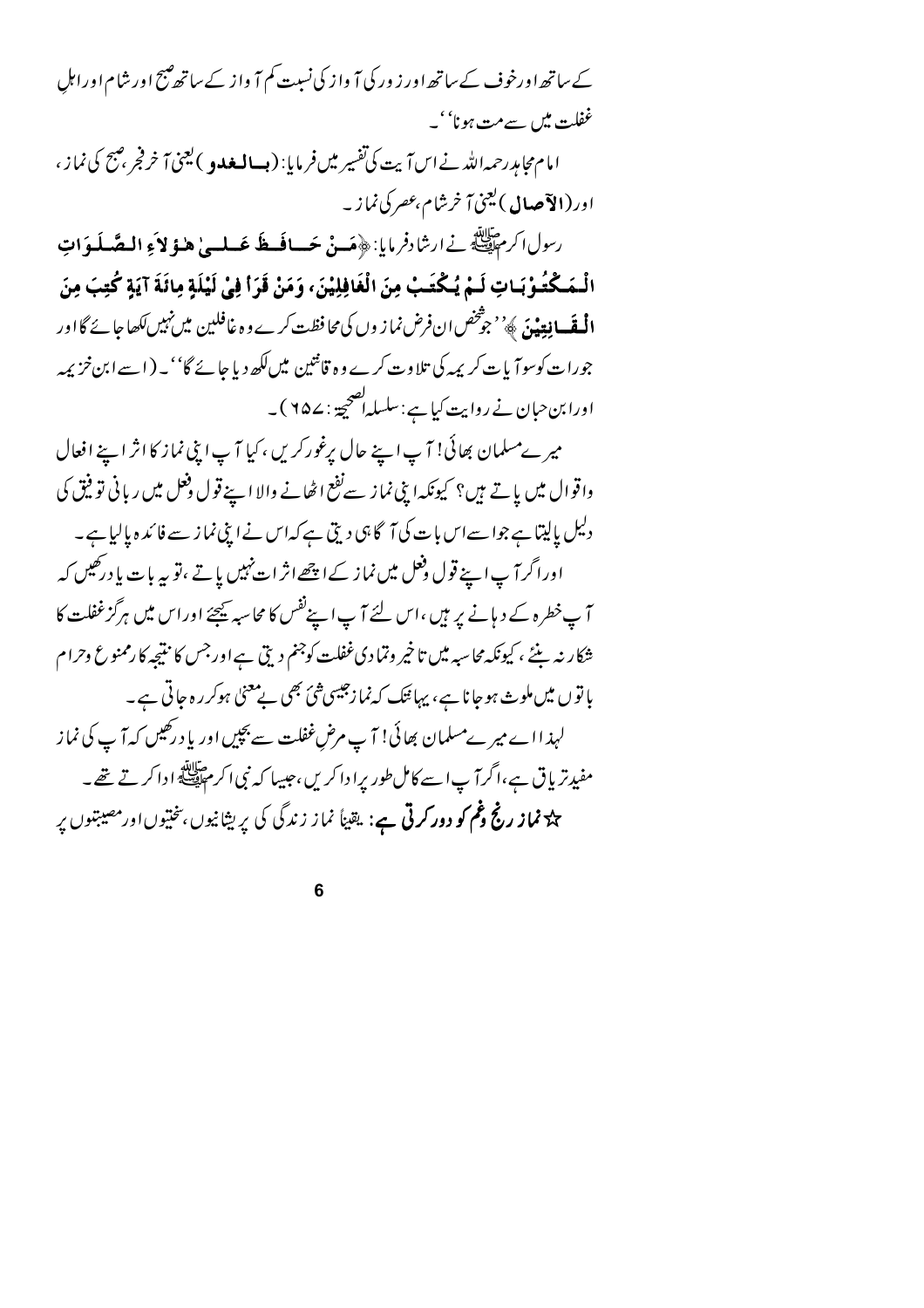بہترین مددگار ہے۔اورآ دمی پر جب مصیبت آ تی ہےتو وہ اس کےازالہ کی ہرممکن کوشش کرتا ہے۔اوراے کمز ورآ دمی! آپ اپنے رنج دغم اورمصیبت کو دورکرنے والا ، قا در دقو ی گِمڑ ی بنانے والا اللہ تعالیٰ کےسوائسی کو ہرگزنہیں یا ئمیں گے جواپنے اراد ہ سے جو جا ہتا ہےکرتا ہے۔ اورا ہے رنج ومصیبت دورکر نے کے لئے اللہ سےفریادکر نے ،اسے اِکار نے اوراس کا تقر ب حاصل کرنے کا سب سے قوی وسیلہ نماز کے علاوہ آ پ کچھ اورنہیں پاسکتے ۔ چنانچہ بیہ نماز ہی ہے جواللہ تعالیٰ کی نصرت وتا سُدِحاصل کرنے میں عجیب وغریب وسیلہ ہے ۔اللہ تعالیٰ نے اپنے نبي يونس عليه السلام کے بارے میں فر مايا: ﴿ فَسلَوْ لاَ أَنَّهُ مِنَ الْمُهَسَبٍّ حِيْنَ، لَلَبِتَ فِيْ بَطْنِهِ **إليهيٰ يَبوْمِ يُبْبِعَثُونَ** ﴾ (الصافات:١۴٣،١۴٣) ''لپسا گریبہ پا کی بیان کرنے والوں میں سے نہ ہوتے ،تولوگوں کےاٹھائے جانے کے دن تک اس کے پہیٹ میں ہی رہتے''۔ عبدالله بنءباس رضي الله عنها نے اس <sub>آ</sub>يت کی تفسير ميں فريايا:''ليجني پونس عليه السلام نما ز

ود عا کرنے والوں میں سے تھے' ۔

حذ يفِه رضي الدُّعنه سے روايت ہےانہوں نے کہا: ﴿ كَمَانَ اللَّهِ مِي عَلَيْتِكُمْ إِذَا حَوَ بَهُ أَمْنَه **صَلَّحْ ﴾ '' نبي كريم عبيب ياك هيچنيچ كوجب يخت غم ومصيبت كا معامله در پيش ہوتا تو آ پ نماز** یڑھتے''۔(اسےامام ابودا دَ د نے روایت کیا ہے،صحیح ابودا دَ دالیانی حدیث نمبر :۳۷ + ۲⁄2)۔ پھرآ پ کا کیا روپہ ہوتا ہے جب آ پ پرمصائب نازل آ تے ہیں؟ کیا آ پ ان میں سے مېں جونما ز کې بڼاه ليتے ہيں؟ میرےمسلمان بھائی! بیےنماز کےثمرات میں سےنہایت عظیم ثمرہ ہے،لہذا آ پ اس میں کوتاہی بر تنے والوں میں سے نہ بنیں ۔ کیونکہ آ پ نماز میں رنج ومصائب دورکرنے والے،مجبور ومضطر کی دعا سننے والے الله

 $\overline{7}$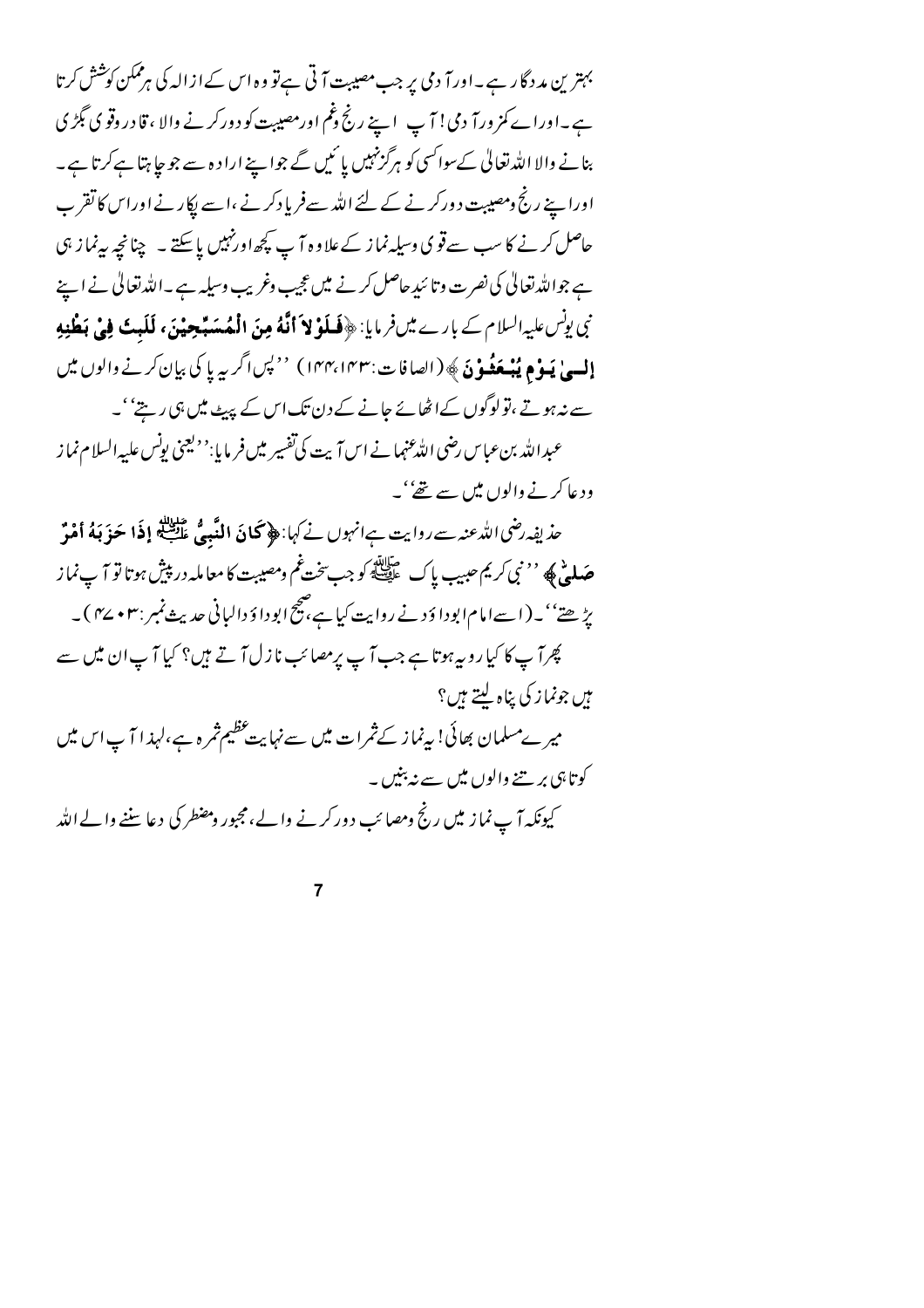عز وجل سےقریب ہوتے ہیں جب وہ مضطرا سے پکارتا ہے۔ لہذا آ پ اپنے حوائج وضروریات بلکہ تمام حوائج وضروریات کواللہ کے سامنے پیش کریں اور سي بھي معمو لي ضر ورت کوحقير نہ جا نيں ، کيونکہ معمو لي وتھوڑ ي چز بھي ميسرنہيں ہ<sub>ے</sub> سکتي اگرالله تعالیٰ اسےآ سان نہ بنائے۔

عروه بن زبير رضي الله عنه نے ايک څخص کونہايت ہلکي نما زيڑ ھتے ديکھا تو فر مايا:اے جيتيج! کیانتہمیں اپنے رب عز وجل کے پاس کوئی حاجت وضرورت نہیں ہے؟ پھر آپ نے فرمایا:

''الله کی قسم! میں اللہ تعالیٰ سے اپنی نما ز میں ہر چیز کا سوال کر تا ہوں ،حتیٰ کہ نمک کا بھی''۔ بہر تھےسلف صالحین جونما ز کےلحظا ت تک کوضا لَع کرنا پسندنہیں کرتے تھےاوران لحظا ت کو نہایت فیمتی لحظا ت میں شارکر تے تھے۔ کیونکہ وہ اس بات کی معرفت تامہ رکھتے تھے کہ وہ اس ذات کے سامنے کھڑے ہیں جس سے مسائل پوشید ہنہیں ہیں ۔لہذ ااے میرے برادر! آ ب اس بات سے ہوشیارر ہیں کہ آپ اس عظیم ثمر ہ سےغفلت بر ہنے والوں میں شار ہو جا ئمیں ۔ یک<sup>ہ</sup> نم**از بے حیائی اور برائی سے روکتی ہے**:اے میر ےمسلمان برا در! نما ز طاعت و بند گی بجالا نے اور برائیوں سے دورر کھنے کا بہترین داعی وسب ہے۔

اے میرے بھائی! آپ نے دن رات میں اللہ کی طرف پوری توجہ کے ساتھ اس کی خوشنودی کے لئے پانچ مرتبہ نمازادا کی ہے،اس کا آپ پرکیااثر پڑاہے؟ کیا آپ کی نماز نے آ پ کو بے حیائی اور برائیوں سے روک دیا ہے؟ یقیناً نما ز کے عظیم تر ین ثمرات میں مصلی کو بے حیائی اور برائی سےروک دیناہے۔ارشادالہی ہے:﴿**أَتْلُ مَا أَوْحِيَ إِلَيْكَ مِنَ الْكِتَابِ** وَأَقِمِ الصَّلاَةَ إِنَّ الصَّلاَةَ تَنْهِيٰ عَنِ الْفَحْشَاءِ وَالْمُنْكَرِ وَلَذِكْرُ اللَّهِ أَكْبَرُ وَاللَّهُ **يَعْلَمُ مَا تَصْنَعُوْنَ﴾ (ا**لعنكبوت: ۴۵)'' جوكيابا ٓ پ كي طرف وي كي گَيْ ہےا سے يڑھئے ،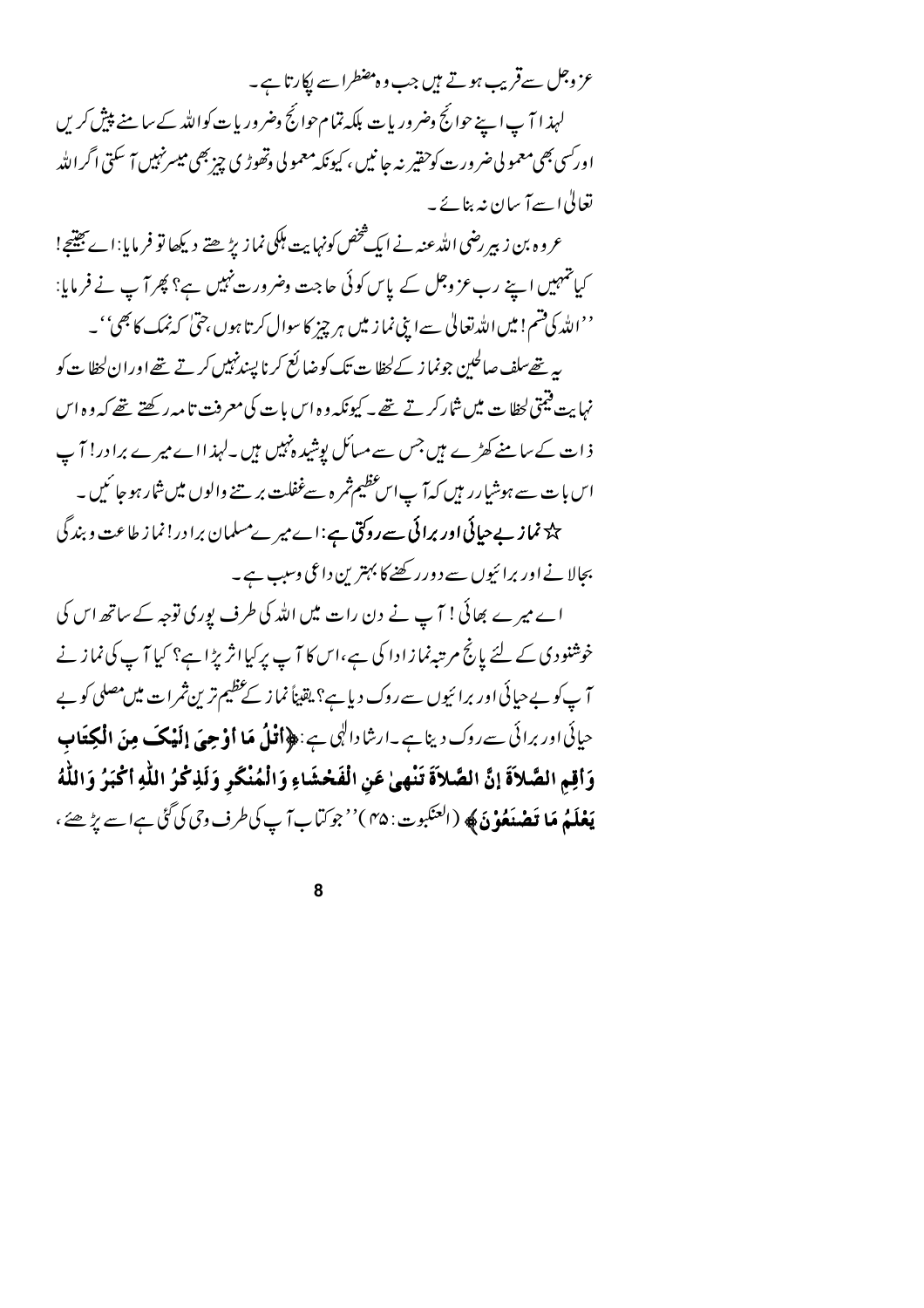اورنما ز قائم کریں۔ یقیناً نماز بے حیائی اور برائی سے روکتی ہے۔اور بے شک اللہ کا ذکر بہت بڑی چیز ہے،تم جو کچھ کرر ہےہواس سےاللہ خبر دار ہے''۔ عبدالله بنءباس رضی الله عنه نے فر مایا:'' نما ز کےا ندرالله تعالیٰ کی معصبیو ں سے رو پنے اور باز رکھنے کا بڑاسامان موجود ہے' ۔ ابوالعالیہ نے فرمایا:'' نماز کے اندرتین باتیں ہوتی ہیں : ایک اخلاص، دوسری خشیت، تیسری اللہ کا ذکر۔لہذ اجس نما ز میں بہ تین با تیں موجود نہ ہوں وہ نما ز ہی نہیں ہے۔اخلاص ا سےمعروف کام کاحکم دیتا ہے،خثیت ا سے برائی سے روکتی ہےاوراللہ کا ذکرقر آ ن مجید ہے جو ا سےامرونہی جیسے واجب سےنواز تار ہتا ہے۔

میرے پیارے بھائی! آپ اپنےنفس کا محاسبہ کیجئے ، کیونکہ کتنے مصلی میں جن کی نماز فقط حرکا ت وافعال اوراٹھک بیٹھک کےسوا کچھ کا م کی نہیں ہوتی ،لہذ اایسے مصلیوں کو آپ دیکھیں گے کہ گناہ ومعاصی میں گرفتار ہو تے ہیں اورانہیں ان گناہوں سے کوئی چزیا نع نہیں ہوتی ۔ کیااس جیسےلوگ اپنی نماز سے کچھ فائیدہ حاصل کرتے ہیں؟ اور کیااس جیسےلوگوں کوان کی نما ز بے حیائی اور برائی سے روکتی ہے؟ ا**ےنماز کےثمرات سےغفلت بر تنے والے!** آپ یا درگیس کہ آپ کی نماز گناہوں کے علاج و د وا سے کہیں بہتر ہے ۔اور جس شخص کواس کی نما ز معاصی سےنہیں روکتی ،ا سے اپنےنفس کی طرف رجوع کرنا جا ہئے اور اپنےنفس کا محاسبہ کرنا جا ہئے ، نیز اپنی نماز پرکڑی نظر رکھنی چاہئے ،اگراس میں کوئی عیبِ نظر آ ئے تواس کی اصلاح کرلینی ج<u>ا</u>ہئے ۔ اے میرےمسلمان بھائی! یہ ہیں نماز کے بعض ثمرات وفوا ،دجنہیں مصلی ابنی نماز کے شجر سے چتنا ہے،شرط ہرہے کہا سے کامل طور پرا دا کی گئی ہو۔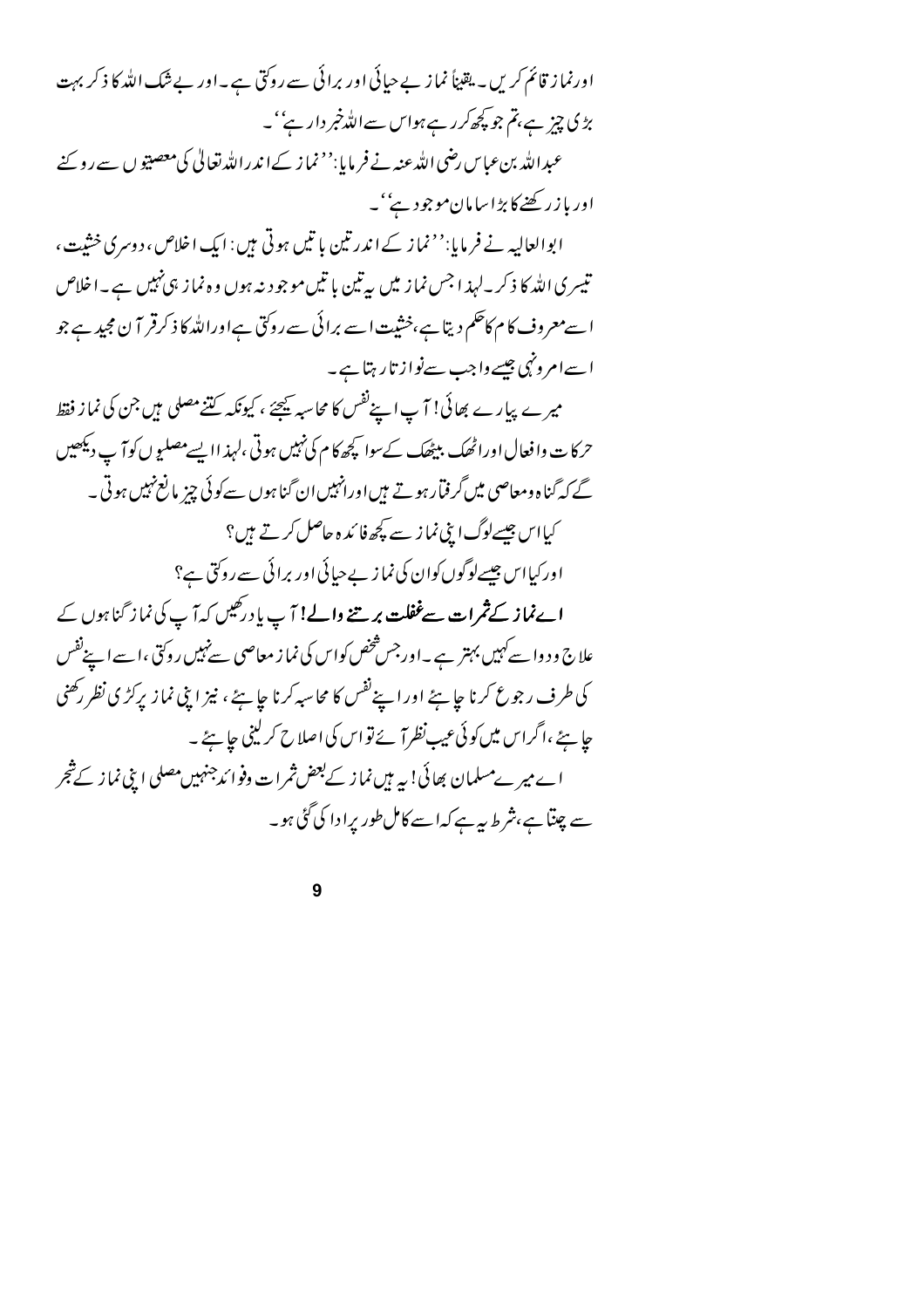لیکن یہاں ایک لمحہ محاسبہ کے لئے تو قف کرنا ضروری ہے اور وہ ہیرہے : کس بنا پر بہت سا رےلوگوں کو دیکھا جا تا ہے کہ و ہ نما ز کےان ثمرات سے فا کد ہنہیں اٹھایا تے ہیں؟ یقیناً بہت سارےحضرات ایسے ہیں جونما ز کے ان ثمرات سے نفع نہیں اٹھایا تے ہیں ۔کیا انہوں نے بھی اپنے آپ سے بی<sup>سوا</sup>ل کیا کہ: *کس سبب سے ہم نم*از کے ثمرات سے مستفید *نہ*یں ہویار ہے ہیں؟

اس سوال کے جواب سے پہلے آپ ایک لحہ کے لئے ہمارے ساتھ اللہ تعالیٰ کے اس قول يرتوقف كرين: ﴿فَوَيْلٌ لِلْمُصَلِّيْنَ، الَّذِيْنَ هُمْ عَنْ صَلاَتِهِمْ سَاهُوْنَ ﴾''ان نمازيوں کے لئے افسوں ( اور ویل نامی جہنم کی جگہہ ) ہے، جوا پنی نما ز سے غافل ہیں''۔

عبد الله بن عباس رضي الله عنه نے اس آیت کی تفسیر میں فر مایا:''<sup>ویع</sup>نی جولوگ نما ز کوا پنے وقت سےموخرکر کے بڑھتے ہیں''۔موصوف نے مزیدِفر مایا:''مصلی کی یہی قسم ہے جواگرنماز یڑھےتوا سےاس کےا جروثواب کی کچھامیدنہیں ہوتی ،اوراگر وہ ترک نما ز کاار تکا کے کر پےتو اس برا سےعقاب وسز ا کا خوف نہیں ہوتا''۔

ابوالعالیہ رحمہ اللہ نے اس کی تفسیر میں فر مایا:'' وہ وقت کی پا بندی کےساتھ نما زیڑ ھتے ہیں اور نه رکوع دسجد ه کوکمل ا دا کرتے ہیں''۔

یقیناً نماز کےثم ات سے فائدہ حاصل نہ ہونے کے واضح ترین اسباب میں ایک اسے وقت سےموخرکر کے بڑھنے ، پا رکوع وسجد ہ کوکمل ادا نہ کرنے کےسب ضا لَع کر نا بھی ہے۔اور بیا کثر مصلیوں کا حال ہے جونما ز کے ثمرات سے مستفید نہیں ہوتے۔ امام قرطبی رحمه الله فر ماتے ہیں : ''جو اوقاتِ نما ز کی محافظت نہیں کرتا، وہ نما ز کی بھی حفاظت نہیں کرتا، نیز جو وضو ، رکوع اورسحد ہ کی حفاظت نہیں کرتا ، و ہ نماز کی بھی حفاظت نہیں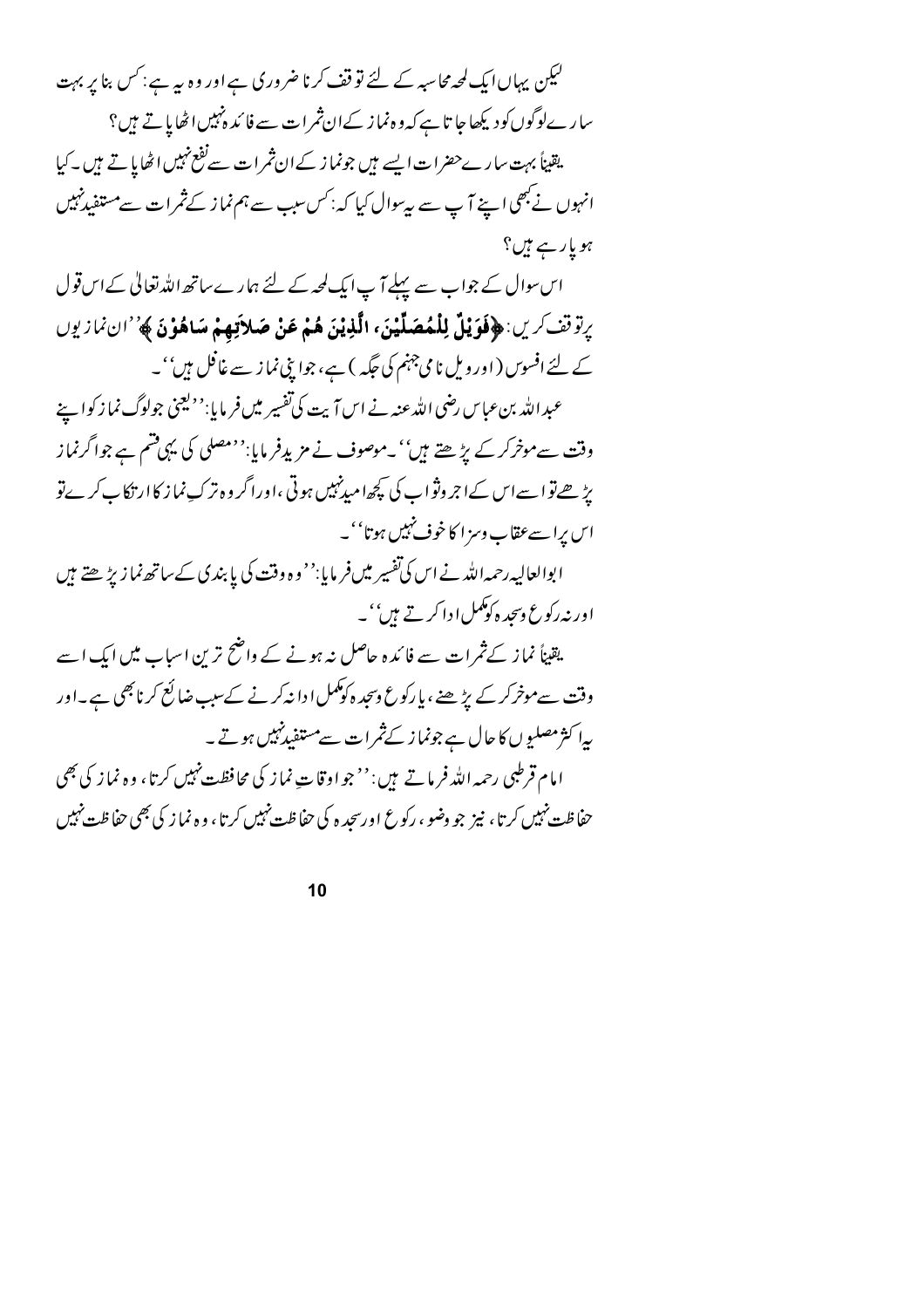کرتااور جونما ز کی حفاظت نہیں کرتا ،اس نے اسے ضائع کر دیا۔اور جونما زکوضائع کرے، وہ د بگر فرائض کومزید ضائع کرنے والا ہو گا۔اسی طرح جونماز کی محافظت کرے وہ اپنے دین کی حفاظت کرتا ہے۔اوراس کا دین میں کچھ حصہ نہیں جونما زنہیں بڑ ھتا''۔

میر ےمسلمان بھائی! آ پ کااس آ دی کے بارے میں کیا خیال ہے جو ہمیشہ سورج طلوع ہونے کے بعد فجر کی نماز پڑ ھتا ہے، نیزعصر کے ساتھ ظہر کی نماز پڑ ھتا ہے، نیز عشاء کے ساتھ مغرب کی نما زیڑ ھتا ہے،اس کے علاوہ رکوع ،سجد ہ اورخشوع وخضوع کی کچھ پر واہ نہیں کرتا؟ کیااییافخص نماز کےثمرات سےنفع اٹھاسکتا ہے؟

بہ اکثر ان لوگون کی آ فت ومصیبت ہے جوابی نماز وں کے ثمرات کونہیں چنتے! عمر بن خطاب رضی اللہ عنہ نے فر مایا:''7 دی کے د ونوں کنپٹیوں کے پال سفید ہوجاتے ہیں اور اس نے اللہ تعالیٰ کے لئے ایک نماز بھی مکمل نہیں بڑھی''۔ دریافت کیا گیا: وہ کسے؟ آ ب نے جواب میں فر مایا:'' نہ وہ خشوع وخضوع کو پورا کرتا ہے اور نہ نماز میں اللہ تعالٰی کی طرف مکمل توجه و دھيان لگا ٿاپُ' ۔

حذ پفہ رضی اللہ عنہ نے ایک شخص کو دیکھا جو رکوع وسحد ہ کومکمل ڈ ھنگ سے ا دانہیں کر ریا تھا،تو آپ نے فر مایا:'' تم نے نما زنہیں بڑھی ،اورا گرتم اس حال میں مرحا وَ تو تمہاری موت اس فطرت کےعلاوہ پر ہوگی جس پراللہ تعالیٰ نےمجمۃاللہ کو پیدا کیا ہے''۔ میر ے پیار ے بھائی! نما ز کےثمرات کوصرف و ہی څخص چن سکتا ہے جواس کی ا دا ئیگی میں ا خلاص کا پکیر ہو، جیسے کا شدّکارا بنی کھیتی کے پھِل کواس صورت میں کا ٹے سکتا ہے جب و ہ کھیت کی جوتا ئی ،سینجائی اوراس پرخصوصی توجہ دے۔اسی طرح اےنما زی! آ پ پر بھی اپنی نما ز کواکمل طریقہ پرادا کرنا ، خالص اور سچی نبیت کے ساتھ نماز پر کممل توجہ ودھیان صرف کرناضروری